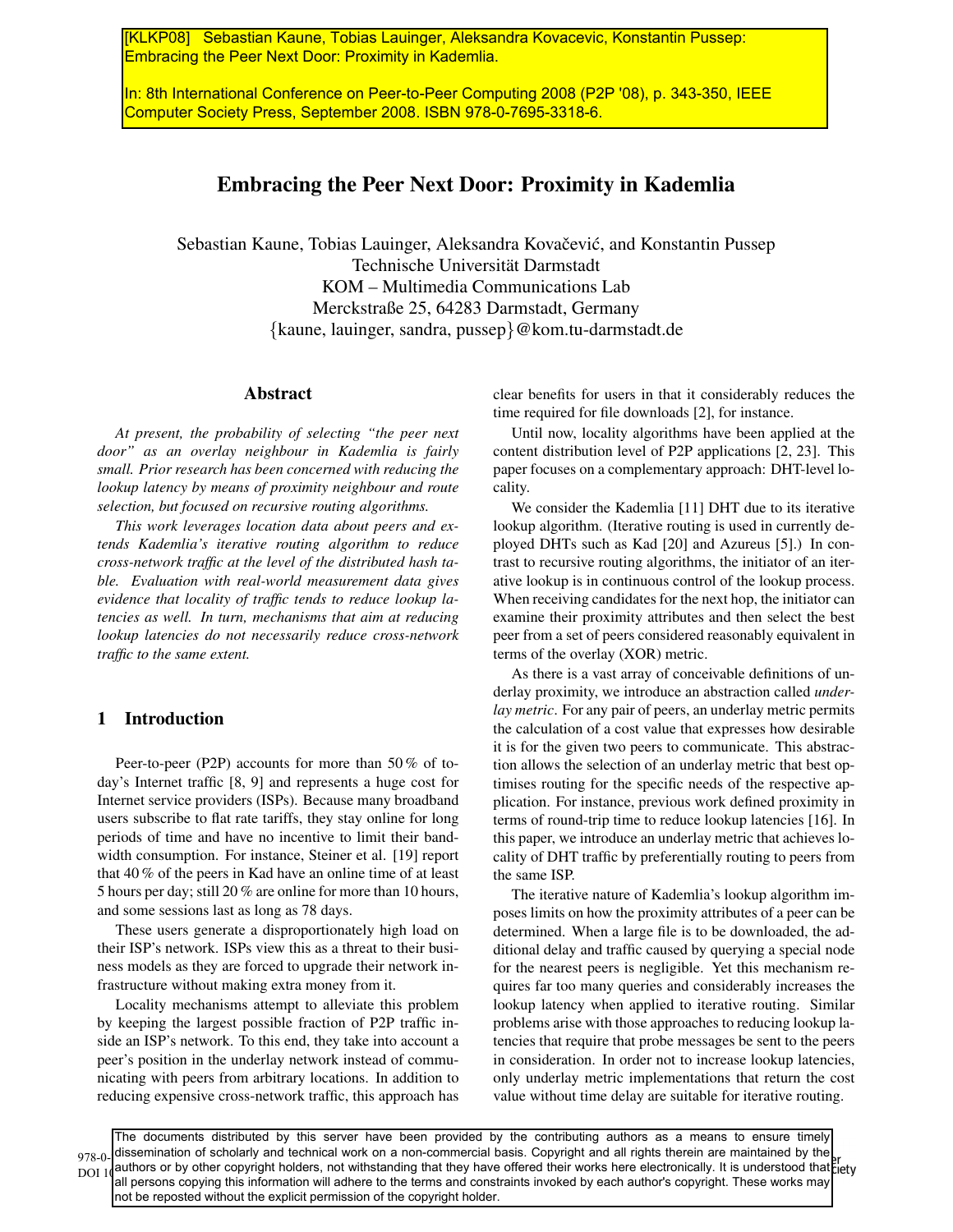To the best of our knowledge, previous work on DHT proximity considered only recursive routing and had the lookup latency as the sole optimisation goal. The contribution of this work is as follows:

- 1. We extend the routing table and iterative routing algorithm of Kademlia to take into account information provided by an underlay metric. In doing so, the structure of Kademlia and its key properties related to the stability of the overlay are maintained.
- 2. We devise a Cluster underlay metric that queries a local copy of the MaxMind GeoIP database [10] for the ISP, region, country, and continent of peers. This information is then used to calculate a cost value that reflects geographic proximity. We also implement Vivaldi [4] for the class of network coordinate algorithms based on round-trip time observations.
- 3. We evaluate the proximity algorithms together with the underlay metrics in simulations with 10,000 peers. The scenario follows observations of the Kad network [20], and the underlay model uses real-world round-trip time measurement data [3]. Our results show that the Cluster underlay metric significantly reduces cross-network traffic and that lookup latencies tend to be reduced as well.

We begin by discussing related work in Section 2 and giving background on Kademlia in Section 3. Section 4 introduces our generic proximity algorithms and Section 5 shows how we use a novel Cluster underlay metric to achieve locality of traffic. Section 6 describes a measurement-based underlay model and the scenario used for the evaluation, the results of which we discuss in Section 7. Finally, Section 8 indicates future work and concludes this paper.

## 2 Related Work

There has been a substantial amount of work on reducing the end-to-end path latency in DHTs by considering neighbourhood proximity in recursive routing, e.g. [1, 6, 7, 15, 16, 24]. However, we are not aware of prior studies that contrast the applicability of underlay metrics in iterative routing (as it is being used in Kademlia).

Gummadi et al. [20] analyse the effect of the overlay geometries used in different DHTs on the flexibility in choosing neighbours and routes in the overlay network. They classify techniques that use information about the underlay into three categories, according to where the techniques are applied in the DHT:

• *Proximity Neighbour Selection (PNS)* selects the peers to be saved in a peer's routing table according to the cost computed by the underlay metric.

- *Proximity Route Selection (PRS)* applies to the routing algorithm and selects peers with a low cost in the routing process.
- *Proximity Identifier Selection (PIS)* refers to choosing peer identifiers to reflect the peers' positions in the underlay network. As this implies issues with load balancing, Gummadi et al. did not pursue this approach, and neither will we.

Focusing on recursive routing and assuming ideal conditions, Gummadi et al. provide a general overview of the performance that can be achieved with PNS and PRS, independent of the mechanisms that are used to implement them. Their analysis reveals that PNS offers a better latency improvement than PRS, whereas each of them can significantly improve the lookup latencies of a plain DHT. However, combining PNS and PRS results in only a small performance boost compared to PNS alone.

Rhea et al. [17] carry out an emulation-based analysis of several sampling techniques for PNS under peer turnover in the Bamboo DHT. These methods consist of discovering new entries for the routing table in different ways and taking round-trip time samples to determine the suitability of each of the discovered peers. While these methods can also be applied to PNS in Kademlia, we argue that in this framework, actively discovering new routing table entries is largely redundant: as routing in Kademlia is iterative, many potential candidate entries come in during normal operation. In contrast, these methods cannot be applied to PRS, as iterative routing prohibits taking round-trip time samples during the lookup to select the next hop. Furthermore, these approaches optimise routing for latency, but do not exercise the control needed to achieve locality of traffic.

### 3 Background on Kademlia

Each Kademlia peer owns a unique identifier  $i \in$  ${0, 1}^{160}$ . Distances in the overlay network are expressed in terms of the XOR metric. They are roughly equivalent to the length of the common prefix of two identifiers.

#### 3.1 Routing table

For each order of distance, each peer keeps a *bucket* with contact information about  $k$  other peers. (This information is also called a *contact*.) If the peer's identifier is  $i = a_1 a_2 \cdots a_{160}$ , then each bucket j,  $j = 1..160$ , may contain up to k contacts with identifiers  $b_1b_2 \cdots b_{160}$  where  $b_k = a_k$  for  $1 \leq k < j$  and  $b_j \neq a_j$ . That is, each peer has one bucket for all peers with the first identifier bit being different from its own, another bucket for the first bit being the same but the second bit different, and so on.  $k$  is to be chosen to provide resilience under peer turnover.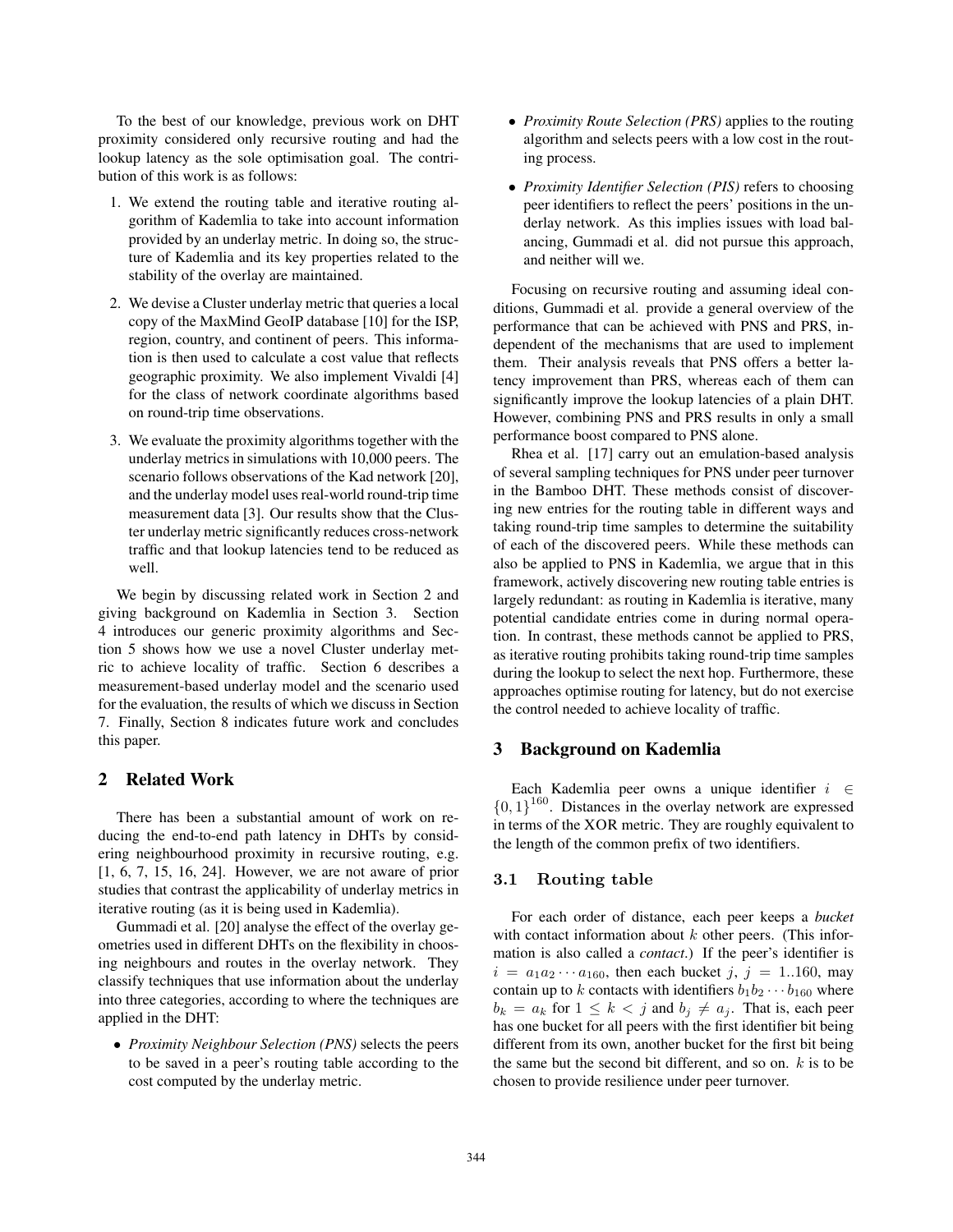#### 3.2 Routing algorithm

The operation to look up the data item associated with a key  $c \in \{0, 1\}^{160}$  in the DHT proceeds as follows ("close" refers to the XOR metric):

- 1. The initiator of the lookup selects the  $k$  contacts from its routing table that are closest to  $c$ .
- 2. It then sends concurrent request messages to the closest contacts from this set that have not yet been queried. At most  $\alpha$  messages may be in transit at the same time.
- 3. If the receiver of a request message possesses a copy of the requested data item, it returns it to the initiator. Otherwise, it returns the  $k$  contacts from its routing table that are closest to c.
- 4. If a reply message with the requested data item arrives at the initiator, the lookup terminates immediately.
- 5. If a reply message contains further contacts, the initiator inserts them into its set of the  $k$  closest contacts currently known, throwing away the most distant contacts, and then continues at step 2.
- 6. If a timeout occurs, the lookup resumes at step 2.
- 7. If no request message is in transit and all  $k$  closest contacts have been queried, the lookup terminates; there seems to be no data item that corresponds to the key c.

## 4 Proximity Algorithms for Kademlia

This section briefly outlines our PNS and PRS algorithms for Kademlia. Their main goal is to improve routing with respect to the underlay without making structural changes to the overlay. In particular, all key characteristics of Kademlia, such as stability in the presence of peer turnover, have to be maintained. To this end, we define equivalence relations on the overlay metric, and use an underlay metric to select the best peer from a set of equivalent contacts.

The proximity algorithms described in this section work with any underlay metric that complies with the definition from Section 1. That is, the algorithms are implemented to use an abstract underlay metric interface that consists of a function int cost(sender, receiver). The value returned by this function estimates the expense of a message sent from sender to receiver and must be calculated without time delay. Specific implementations of this interface will be discussed in Section 5.

#### 4.1 Proximity neighbour selection

PNS aims at keeping the contacts with the least cost in the routing table. As the capacity of each bucket is limited to k contacts, a new contact with low cost that is to be added to a full bucket replaces a contact with higher cost.

The contacts saved in the buckets of a Plain Old Kademlia (POK) routing table are essentially random. The only requirement is that the contacts' overlay identifiers be consistent with the prefix of the respective buckets. Applying a cost function to the contacts of a bucket corresponds to making a choice between contacts that are considered equivalent by the routing table, and thus does not alter the correctness of the bucket's entries.

Each Kademlia peer continuously learns of new peers from incoming requests as well as during own (iterative) lookups. For this reason, we do not implement additional algorithms to actively search for better peers, but rather opt for a passive strategy that simply retains the best peers seen so far by Kademlia's built-in mechanisms. Consequently, this PNS algorithm does not cause additional traffic.

Given this replacement strategy, an attacker that manages to forge its cost value has higher chances of intruding into the routing tables of other peers. Underlay metrics that rely on data supplied by the sender of a message are vulnerable to this kind of attack. However, if the receiver calculates the cost value with its own data, attacks can only come from close peers, as peers from distant locations are penalised by the underlay metric. This effectively results in better protection than in POK, which does not distinguish the underlay location of peers.

#### 4.2 Proximity route selection

The objective of PRS is to route queries to peers with low cost. Such an objective results in a trade-off between the overlay distance between peers, which is measured in the XOR metric, and the underlay distance, which is measured by an underlay metric. While the overlay distance expresses the distance to the information that is being looked up, the underlay distance gives an estimation for the cost of communication.

As routing in Kademlia is iterative, the initiator of a lookup determines each hop. It chooses the contact with the least cost from a set of contacts that it considers equivalent with respect to the overlay metric. For simplicity, we define to be equivalent the  $k$  currently known closest peers to the lookup destination. Thus, in step 2 of the lookup algorithm from Section 3.2, the lookup initiator chooses not the closest contact, but rather, the contact with the least cost as the next hop.

We will now analyse the correctness and complexity of this approach. First, we note that the set of the  $k$  clos-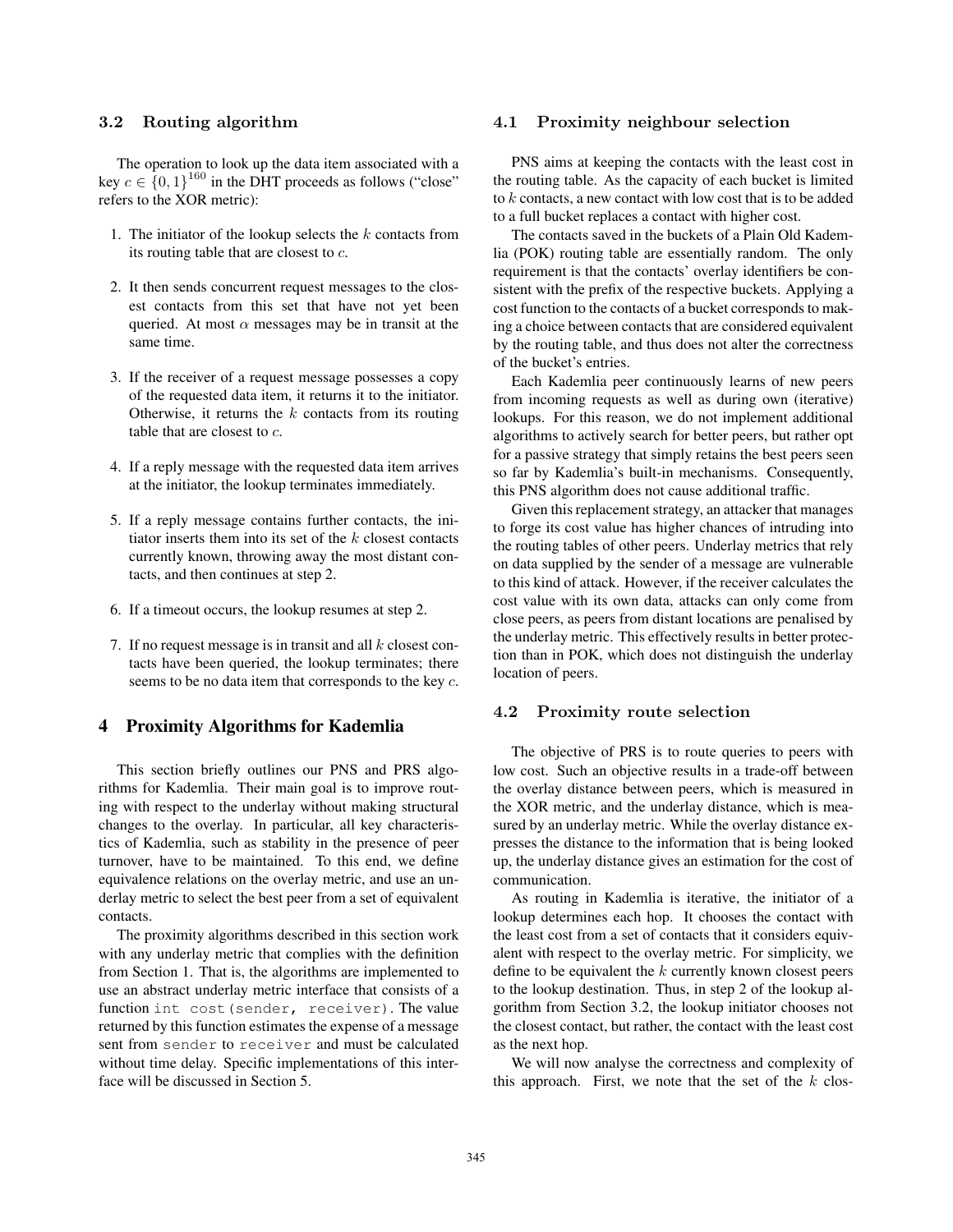est peers can be seen as a window that moves toward the lookup destination. Both POK and PRS select from this set the next peer that will be queried. While POK always queries the peer that is closest (in the XOR metric) to the lookup destination, PRS queries the peer with the least cost. The reply to a request roughly corresponds to the contents of a queried peer's bucket. As we have seen above, the contacts contained in a bucket are equivalent in that their identifiers all share the prefix of the bucket, which is at least one bit longer than the prefix of the previous hop. Close to the lookup destination, some buckets of the queried peers might not be full, given that fewer than  $k$  peers exist with the prefix of the bucket. In order to return  $k$  contacts, a queried peer will then select peers from other buckets as well, leading to some peers not being one more prefix bit closer than the previous ones. However, this effect occurs independent of  $n$ , the number of peers. It follows that the PRS routing algorithm has the same lookup complexity as POK, that is,  $O(\log n)$  hops.

Kademlia benefits from so-called *random bit improvement* [21]. This refers to the probability of a bucket containing a contact that improves the common prefix to the lookup destination by more than the one bit guaranteed by the prefix of the bucket. For instance, Stutzbach et al. [21] report an average improvement of 5.7 bits per hop with  $k = 20$ . Our heuristic of always selecting the contact with the least cost limits this effect and leads to more messages being sent<sup>1</sup>. This can be tolerated, however, as long as sending many low-cost messages does not exceed the cost of sending a single message that covers a larger XOR distance.

## 5 Underlay Metrics

An underlay metric provides information about the underlay network to the algorithms of the overlay network. Having described proximity algorithms that use the abstract underlay metric interface in Section 4, we will now turn to implementations of this interface.

The goal of an underlay metric is to optimise routing according to the needs of a specific application. For instance, routing could be optimised to maximise the locality of traffic, reduce the latencies of lookups, prefer communication with peers that have high-bandwidth connections, or avoid routing to untrustworthy peers.

To achieve one or more of these goals, an underlay metric has several possibilities to base its calculations on.

• First, it can use data gained during its *own measurements*. However, as routing in Kademlia is iterative,

| <b>Underlay Metric</b> | Peers located in same | Cost |
|------------------------|-----------------------|------|
| <b>Cluster</b>         | <b>ISP</b>            |      |
|                        | Region<br>Country     |      |
|                        |                       | っ    |
|                        | Continent             | 3    |
|                        | World                 |      |
| Vivaldi                | World                 | RTT  |

### **Table 1. Calculation of the Cost Value in the Cluster and Vivaldi Underlay Metrics.**

the cost value has to be calculated without noticeable time delay. Thus, when a cost value is requested for a previously unknown peer, the underlay metric implementation cannot send extra probe messages in order to determine, for instance, the round-trip time. Instead, it may return a default cost value, if appropriate. Otherwise, another type of implementation has to be chosen.

- The second possibility is to make use of *data provided by correspondent peers*. For instance, network coordinates as used by Vivaldi [4] (to which we will come back later in this section) can be appended to the contact information that is already contained in the messages exchanged by POK. External means are possibly necessary to secure this approach against the attacks detailed in Section 4.1.
- Finally, a peer can use a *local database* to look up information about other peers. For instance, such a database could contain a mapping from IP address ranges to ISP networks.

In the following, we introduce a novel Cluster metric that looks up geographic information about peers in a local database to achieve locality of traffic. We furthermore give an overview of Vivaldi, which predicts round-trip times based on network coordinates. Table 1 summarises the way both underlay metrics calculate cost values.

Vivaldi has been devised to reduce lookup latencies, which is not the primary optimisation goal of this paper. We discuss Vivaldi, nevertheless, to demonstrate how it can be used as an underlay metric even though it requires exchange of network coordinates. Furthermore, we will show in Section 7 that low latencies do not imply locality of traffic.

## 5.1 Cluster

In order to provide for locality of traffic, the Cluster underlay metric needs to obtain geographic information about peers. With GeoIP [10], MaxMind offers a downloadable

 $1_{\text{By giving full priority to the underlying metric, the bit improvement of}}$ a hop is now bounded below by the minimum bit improvement of all  $k$ closest contacts. In contrast, POK always achieves the maximum available bit improvement.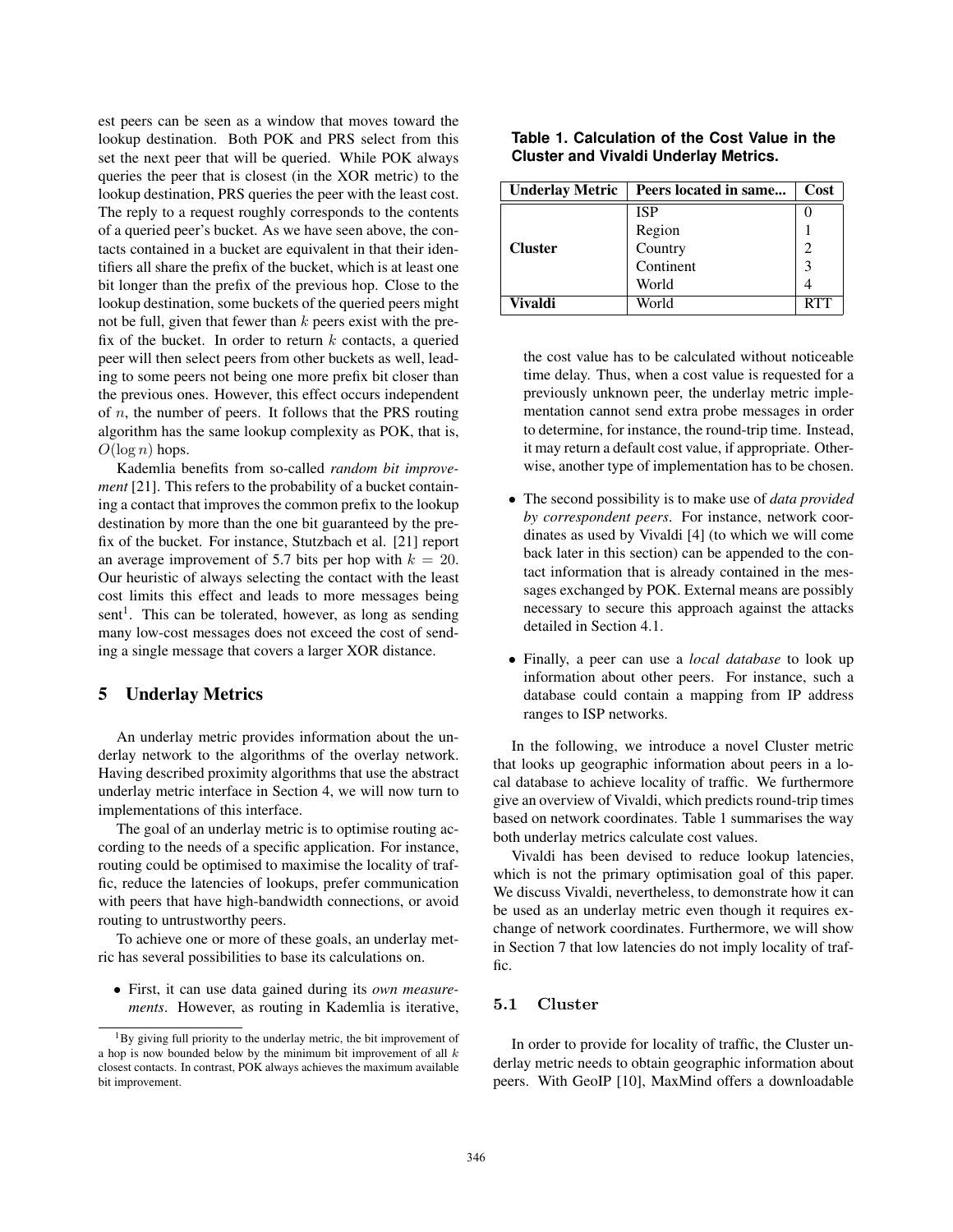database that associates IP addresses with geographic information such as the latitude and longitude, ISP, region, and country.

When a peer needs to calculate the cost for routing to a given peer, it looks up the distant peer's IP address in a local copy of the database. If the local and distant peers share the same ISP, we assign the least cost  $(c = 0)$ . The cost is increased by one if both are not located in the same ISP, but only the same region  $(c = 1)$ . The cost for peers located in the same country ( $c = 2$ ), the same continent ( $c = 3$ ), or for peers having nothing in common at all  $(c = 4)$  is calculated analogously.

The primary intention of the Cluster underlay metric is to keep the largest possible fraction of messages inside the subnet of the peer's own ISP, and send the least possible amount of messages to peers on other continents. However, it is often reasonable to assume, for instance, that the latencies between peers within the same ISP are lower than the latencies between peers that are just located in the same country. Thus, by applying the Cluster underlay metric, in addition to ensuring locality of traffic, one is likely to reduce lookup latencies as well.

## 5.2 Vivaldi

In Vivaldi [4], each peer maintains a network coordinate. A peer's network coordinate locates it in a multidimensional round-trip time space. Initially, all network coordinates are random. Each time a peer measures the round-trip time to another peer, it updates its own coordinate with knowledge of the measured round-trip time and the coordinate of the distant peer. In our implementation, round-trip times (including processing time at the distant peer) are observed when regular lookup messages are sent and the corresponding replies are received by the initiator of a lookup.

Knowledge of a distant peer's network coordinate allows a peer to estimate the round-trip time to the distant peer. We embed network coordinates into regular messages, alongside information that is already exchanged in POK, e.g., the overlay identifier and the IP address. Thus, each time a peer learns of another peer, it automatically receives its network coordinate as well.

When a peer needs to determine the next hop in a lookup, it already knows the network coordinates of all candidate peers. Their round-trip times can now be estimated without time delay and are used by the Vivaldi underlay metric as cost values. If regular lookup messages are sent sufficiently often, no additional messages need to be exchanged for round-trip time measurements. However, the size of messages increases to carry the network coordinates of the peers mentioned in the message.

### 6 Methodology

Having discussed proximity algorithms and two exemplary underlay metrics, we want to evaluate the extent to which they permit the achievement of locality of traffic. This section details the design of our experiments.

While an evaluation could be carried out on a distributed test-bed or by modifying the client software of a deployed P2P network, these approaches have strong limitations in our context, and so we resort, instead, to simulation. The limitations are exemplified by the PlanetLab [14] testbed, which consists of about 800 nodes—too few for the analysis of a P2P network [18]. Furthermore, the geographic distribution of PlanetLab's nodes does not appear to be representative for currently deployed P2P networks. Similarly, measurements in the Azureus or Kad networks, for instance, are only feasible with locally modified client software. Due to Kademlia's iterative routing, the PRS routing algorithm can easily be implemented in a measurement client. In contrast, PNS requires that the routing tables of all participants be modified so that they are effective on the contact lists returned by queried peers. This means that we would not be able to use PNS when evaluating in a deployed DHT. We suspect, however, that the use of PRS is sensible only in conjunction with PNS.

For all these reasons, we implemented Kademlia and our extensions in PeerfactSim [13], a large-scale P2P simulator developed at Technische Universität Darmstadt. Section 6.1 gives an overview of its novel underlay model, which integrates a large amount of measurement data in order to realistically model the delay, jitter and packet loss probability between hosts. Section 6.2 describes the simulated scenario and contains further implementation details.

## 6.1 Underlay Model

In order to reflect the network characteristics of the Internet, we integrated measurement data from two Internet measurement projects, CAIDA [3] and PingER [22], into our simulation framework PeerfactSim.

The data taken from the CAIDA Macroscopic Topology Project consists of 40 GB of round-trip time measurements from 20 monitor hosts distributed all over the word, to about 400,000 destination hosts. In order to allow for an efficient simulation, we applied Global Network Positioning [12] to place the monitor and destination hosts into a multidimensional Euclidean space. With each host being characterised by a point in this space, the delay between any two hosts can be predicted using an adequate distance function.

The MaxMind GeoIP database allows us to look up the IP addresses of the destination hosts and find out their geographic position, i.e., continent, country, region, and ISP. The location data of peers can be used to set up simulation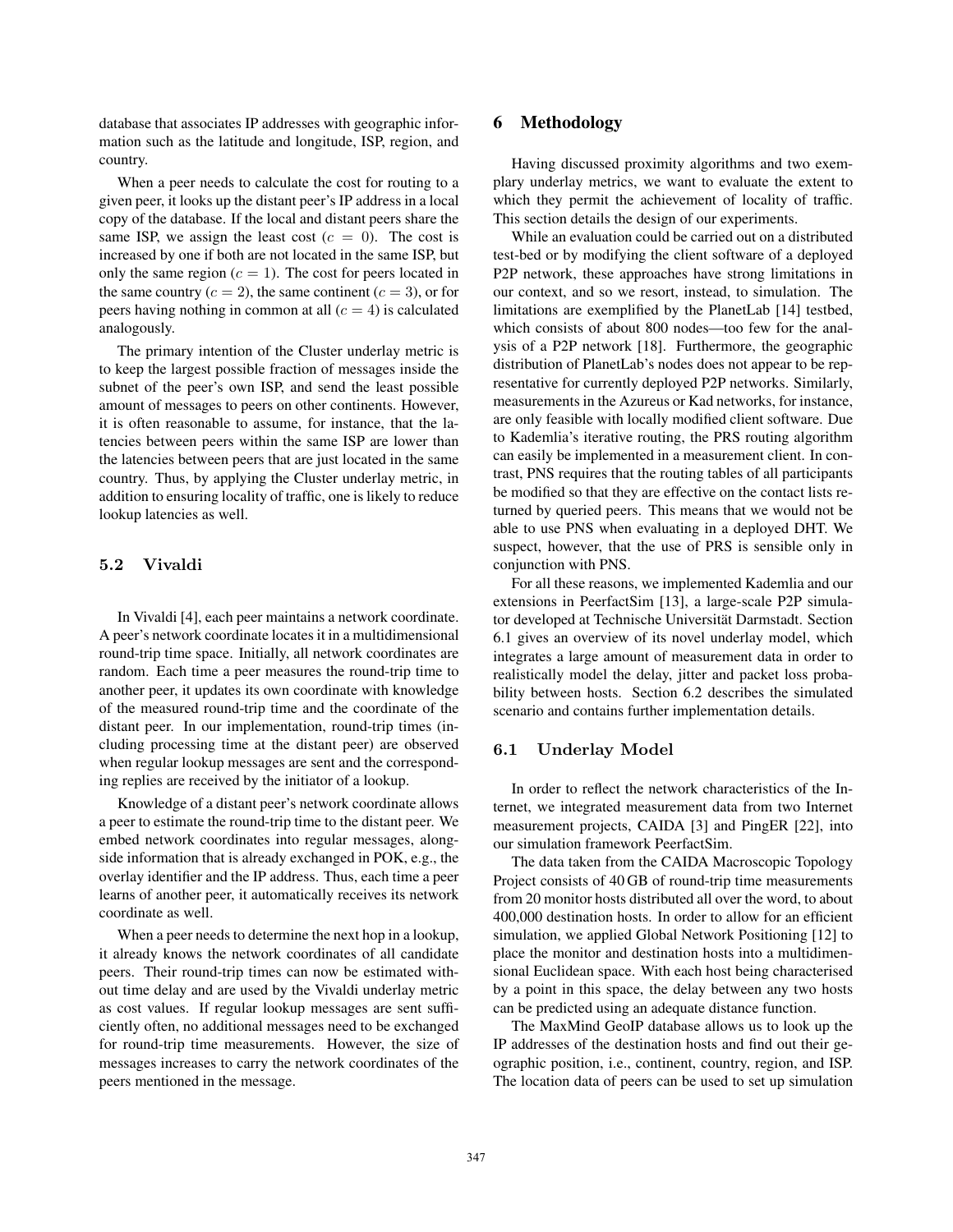

**Figure 1. The measured and predicted roundtrip time distribution as seen from three different locations in the world.**

scenarios with a precise geographic distribution of peers.

We furthermore use the measurement data of the IEPM PingER Project to fix packet loss probabilities and interpacket delay variations (jitter) depending on the geographic location of the sender and receiver.

As an illustration of our results, Figure 1 depicts the round-trip times predicted by our underlay model and the measured round-trip time distribution for the Internet as seen from three CAIDA monitors that have not been used in constructing our underlay model. We observe that the predicted round-trip time distribution accurately matches the distribution measured by the monitor hosts. Moreover, it can be seen that the round-trip time distribution varies substantially and qualitatively in different locations in the world. We believe that this characteristic is not accurately captured by network topology generators.

#### 6.2 Experimental Design

The goal of our evaluation is to determine the extent to which locality of traffic can be improved by making use of the Cluster and Vivaldi underlay metrics. To this end, we compare POK to the underlay metric-enabled variants that make use of PNS and a PNS+PRS combination.

In order to evaluate the underlay metrics in a scenario that is close to reality, we find it is essential to consider a realistic geographic distribution of peers. In a measurement study of the Kad network, Steiner et al. [19, 20] observed a peer distribution from which we derived our scenario<sup>2</sup> (Figure 2). Additionally, we model peer turnover according to a Weibull distribution that has been observed in the



**Figure 2. Histogram of the geographic distribution of the peers used in our experiments.**



**Figure 3. The course of the simulation.**

same study. The protocol parameters of Kademlia are set to  $k = 20$ ,  $b = 2$ , and  $\alpha = 3$ . Finally, we disable caching of data items on peers other than the  $k$  peers that are closest (in the overlay metric) to the lookup destination.

The sequence of the simulation scenario is depicted in Figure 3. We set up the Kademlia network with 10,000 peers during the first hour. Each peer initially obtains a set of 100 entirely random contacts to fill its routing table. It then starts to look up data items in regular intervals of 10 minutes. The keys to be looked up are selected following a Zipf distribution from a pool of 10,000 data items. With peer turnover enabled, the simulation runs for five hours, after which we take six hours to carry out our measurements.

# 7 Evaluation

To summarise the results of our simulation, we first note that all variants of Kademlia achieved lookup success rates of around 99.9 %. In order to render the measurement results about the respective underlay metrics comparable, we tuned the length of message timeouts in the simulation so that on average, each underlay metric causes the same cost in terms of messages sent per lookup. As POK chooses hops optimally with respect to the overlay metric, the number of messages is generally lower than what can be achieved with underlay metrics enabled (by one third in our simulation). However, in the following, we will show that the

 $2$ In contrast to [20], our simulation does not include peers from South Korea as no data was available in our underlay model. The percentage of missing peers has been allocated to the remaining countries.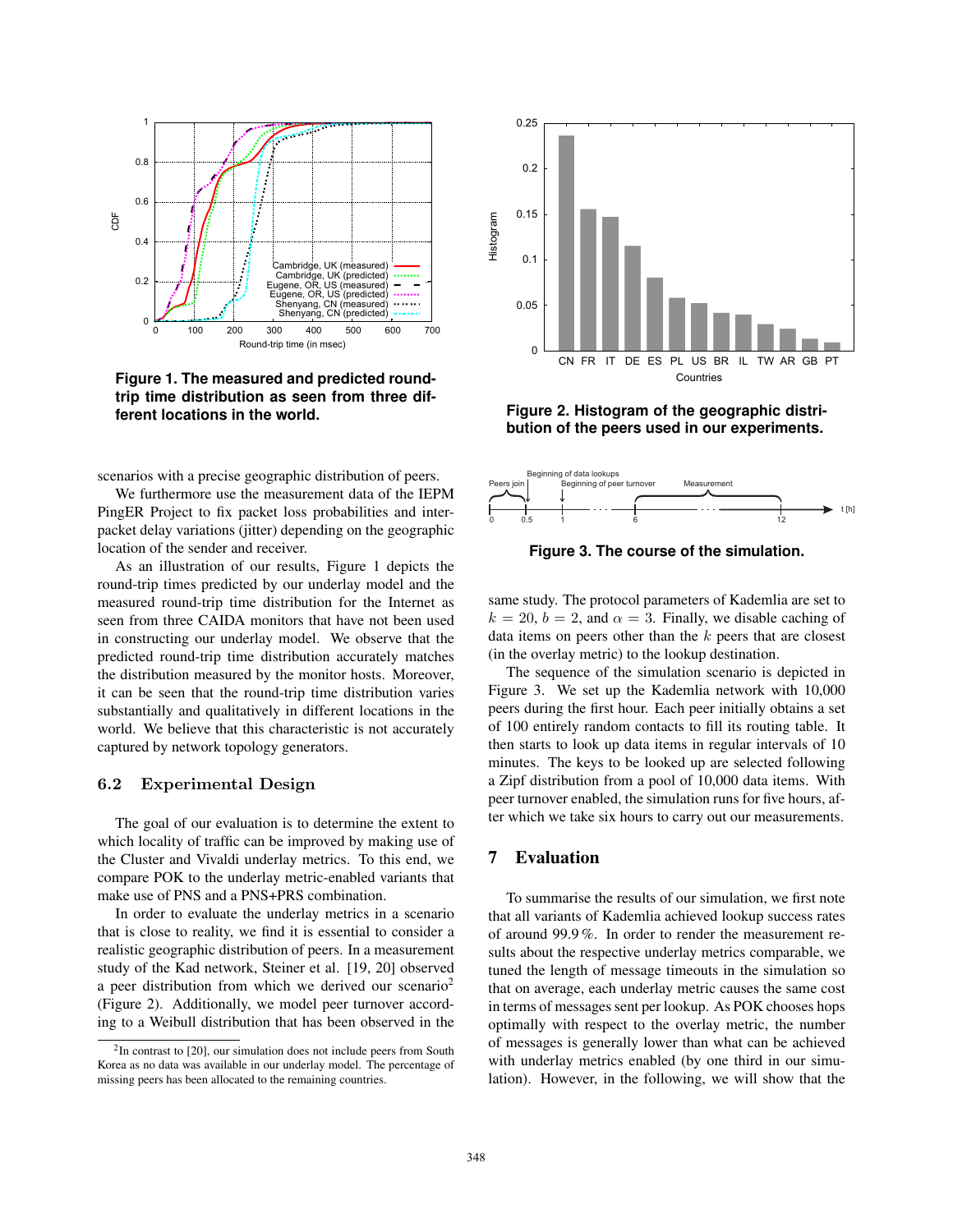

**Figure 4. The distribution of messages sent during data lookups.**

 $\Omega$  100 200  $300 +$  400 500 600 700 800 Plain Old Kademlia PNS PNS+PRS Latency(in msec)**Standard** Vivaldi Cluster

**Figure 5. The average latencies of successful data lookups.**

geographic distribution of message receivers is far from optimal in POK.

Figure 4 plots the geographic distribution of the messages sent during data lookups. Almost 60 % of the traffic caused by POK is intercontinental, and less than 15 % of all messages are sent to peers in the same country. The fraction of messages that are exchanged within the peer's ISP is less than  $3\%$ .

As Vivaldi optimises routing for latency reduction, one might be inclined to guess that it will find many low-latency peers in the same ISP. However, our analysis shows that this is not true. The number of messages sent to intercontinental peers by Vivaldi is only half as many as those sent by POK, but the highest growth can be observed in the messages exchanged between peers in the same country and on the same continent. Although this already considerably reduces the load in intercontinental backbones, still more than 90 % of all messages leave the ISP's subnet.

In this regard, the Cluster metric with only PNS performs better than Vivaldi. This is evident from the fact that in the former, more than 20 % of all messages do not leave the ISP's network and the fraction of intercontinental and continental messages is lower. Yet the Cluster metric obtains its best result with a combination of PNS and PRS. With PNS+PRS, more than 40 % of all messages remain in the ISP's network, and less than 6 % are sent through intercontinental backbones.

The geographic message distributions of both Vivaldi and the Cluster underlay metric display the same behaviour with regard to PNS and PNS+PRS (although not shown for Vivaldi): While PNS already results in an improvement, the performance of both can be further ameliorated by additionally making use of PRS.

In contrast, this result is not valid for the latencies of successful data lookups as shown in Figure 5. While PNS reduces the lookup latencies of POK by 66 % with either underlay metric, the improvement from PNS to PNS+PRS is only marginal. Similarly, the performance of the underlay metrics themselves does not differ significantly.

In the absence of figures for the DHT fraction of the traffic caused by currently deployed P2P networks, we cannot predict how much ISPs would benefit from reduced crossnetwork DHT traffic if existing applications used locationaware routing. In general, this largely depends on how an application makes use of the DHT. In (future) applications that require frequent lookups, the traffic caused by the DHT might be considerable in contrast to applications that make use of the DHT as a fallback system only.

As to the Cluster underlay metric, several issues are open for improvement. First, the ISP data of MaxMind's GeoIP is a commercial offering. In order to enable deployment in an open-source P2P network, this data could be collected by the community. For instance, each user could configure the P2P software by indicating his own ISP. However, this comes at the cost of the security issues discussed in Section 4.1. Second, the size of ISPs, regions, and countries is not equal. For instance, there are regions in the US that are larger than all of Germany. We feel that a community-based approach offers the opportunity of collecting more precise data that could even further improve locality.

## 8 Conclusion & Future Work

This work applied proximity neighbour selection (PNS) and proximity route selection (PRS) to iterative routing. We devised PNS and PRS algorithms for Kademlia and showed